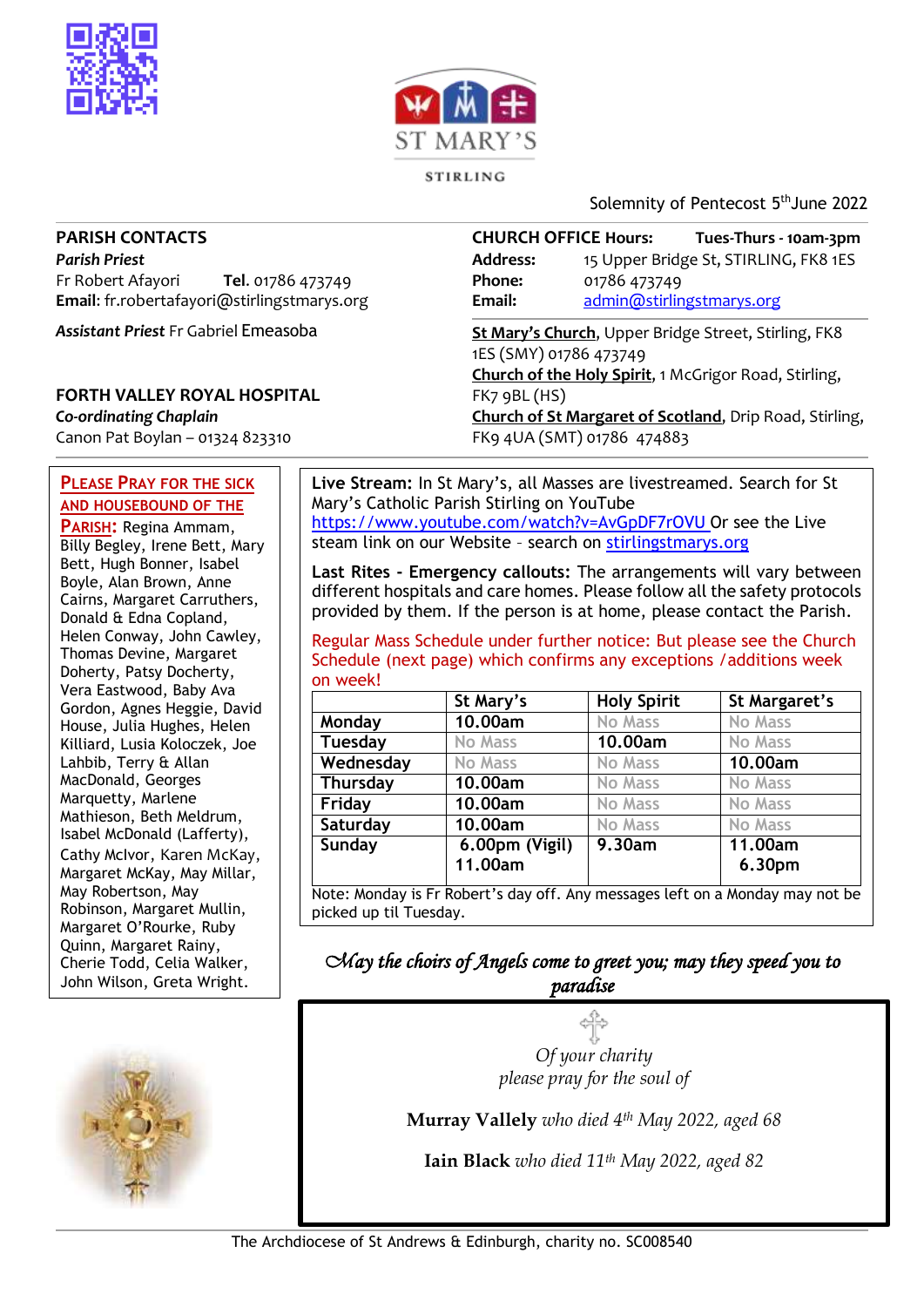## **Church Schedule for This Week: Sunday 5 th June**

Exposition of the Blessed Sacrament before weekdays 9.30am Mass

| Sundays: Year C;<br>Weekdays: Year 2                                                                 | St Mary's<br>(SMY)                                             | <b>Holy Spirit</b><br>(HS)  | <b>St Margaret</b><br>(SMT)  | Confession<br>(and by<br>Appointment) |
|------------------------------------------------------------------------------------------------------|----------------------------------------------------------------|-----------------------------|------------------------------|---------------------------------------|
| Sunday 5 <sup>th</sup> June<br><b>SOLEMNITY OF</b><br><b>PENTECOST</b>                               | 6.00pm (Vigil)<br>11.00am                                      | 9.30am                      | 11.00am<br>6.30pm            |                                       |
| Monday 6 <sup>th</sup> June<br>THE BLESSED VIRGIN<br>MARY, MOTHER OF THE<br><b>CHURCH - MEMORIAL</b> | 10.00am<br>Richard & Bunty<br>٠<br>Burgoyne (RIP)              | No Mass                     | No Mass                      |                                       |
| Tuesday 7 <sup>th</sup> June<br>10 <sup>th</sup> Week of the Year                                    | No Mass                                                        | 10.00am<br>Iain Black (RIP) | No Mass                      | 9.30am -<br>10.00am<br>before Mass    |
| Wednesday 8 <sup>th</sup> June<br>10 <sup>th</sup> Week of the Year                                  | 11.30am<br>Funeral:<br>John William (lain)<br><b>Black</b>     | No Mass                     | 10.00am<br>• May Ellis (RIP) | $9.30am -$<br>10.00am<br>before Mass  |
| Thursday 9 <sup>th</sup> June<br><b>ST COLUMBA - FEAST</b>                                           | 10.00am<br>Special Intention:<br>٠<br>Noel & Deirdre<br>Flavin | No Mass                     | No Mass                      |                                       |
| Friday 10th June<br>10 <sup>th</sup> Week of the Year                                                | 10.00am<br>Mary Woods - for a<br>speedy recovery               | No Mass                     | No Mass                      | $9.30am -$<br>10.00am<br>before Mass  |
| Saturday 11 <sup>th</sup> June<br><b>ST BARNABAS -</b><br><b>MEMORIAL</b>                            | 10.00am<br>• Brian Robertson<br>(RIP)<br>1.30pm<br>Marriage:   | No Mass                     | No Mass                      | 9.30am -<br>10.00am<br>before Mass    |
|                                                                                                      | Sian Hilary McGregor<br>£<br>Thomas John Michie                |                             |                              |                                       |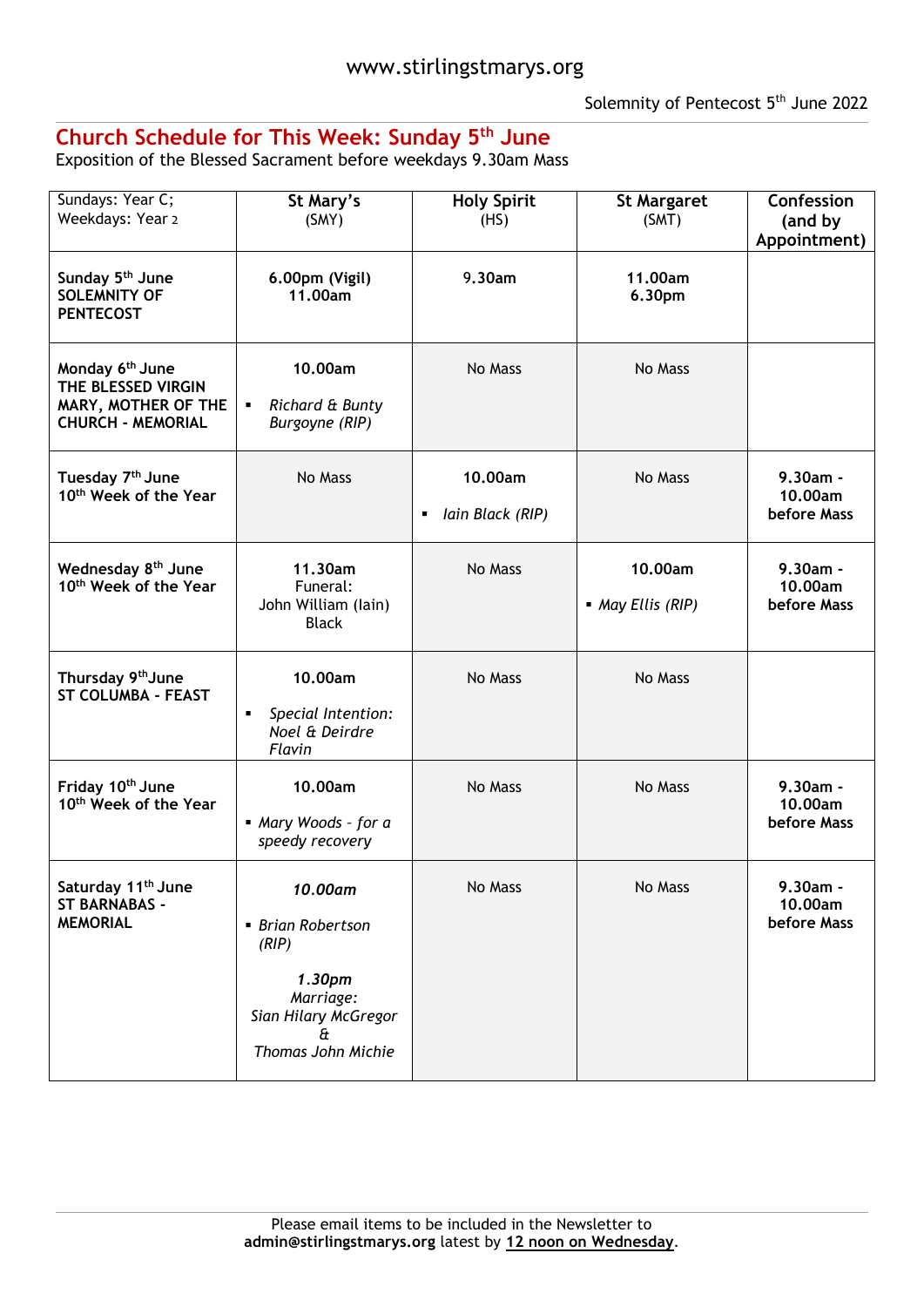# **PARISH NEWS**

# **Change of Mass Schedule at St Mary's**

**Please note** the following changes now in place**:**

- **Sunday Morning St Mary's:** one Mass only at 11.00am (replaces the 10.00am and 11.30am)
- **Mondays St Mary's:** Mass every Monday at 10.00am

**Saturday Confessions before Vigil Mass** Confession is available from **5.00pm to 5.50pm** to allow Mass to start prompt at the scheduled time of 6.00pm. Confession is also available during the week as per the weekly schedule above and always by appointment.

**Weekly Sunday Plate Collection:** *(Excludes standing order payments)*

| Date       | St Mary's | <b>Holy Spirit</b> | St Margaret's |
|------------|-----------|--------------------|---------------|
| $29th$ May | £524.60   | £149.20            | £280.50       |

**Special Collection - Day for Life This Sunday 5th June** The Day for Life collection this year will be used to help protect and care for our families and friends as they near the end of life. The collection supports quality palliative care to provide dignity to the dying while valuing life to its natural end, as well as organisations working to protect the disabled from changes in the law. A special collection will take place at Mass. Alternatively, donate direct to [bit.ly/archdayforlife](https://bit.ly/archdayforlife)

**Eucharistic Ministry Pastoral Team Meeting:** There will be a meeting for all existing Eucharistic Ministers and also everyone who has registered interested in joining the Team. Please let the office know if you are able to attend.

- **Date: Thursday 16th June**
- **Time: 7.30pm**
- **Place: St Margaret's Church Hall**

**24 Hours Eucharistic Adoration St Mary's Church Friday 3 rd June** This will start after 10.00am Mass Friday and continue through to 10.00am Mass Saturday. You can register:

- By email [admin@stirlingstmarys.org](mailto:admin@stirlingstmarys.org)
- By phone 01786 473479
- Via the Contact Form on the website
- Or you can leave your name on the list in the Church

**Congratulations** to Meghan Rodger and John Treasurer who were married in St Mary's on Saturday. Please keep them in your prayers and may God bless them always!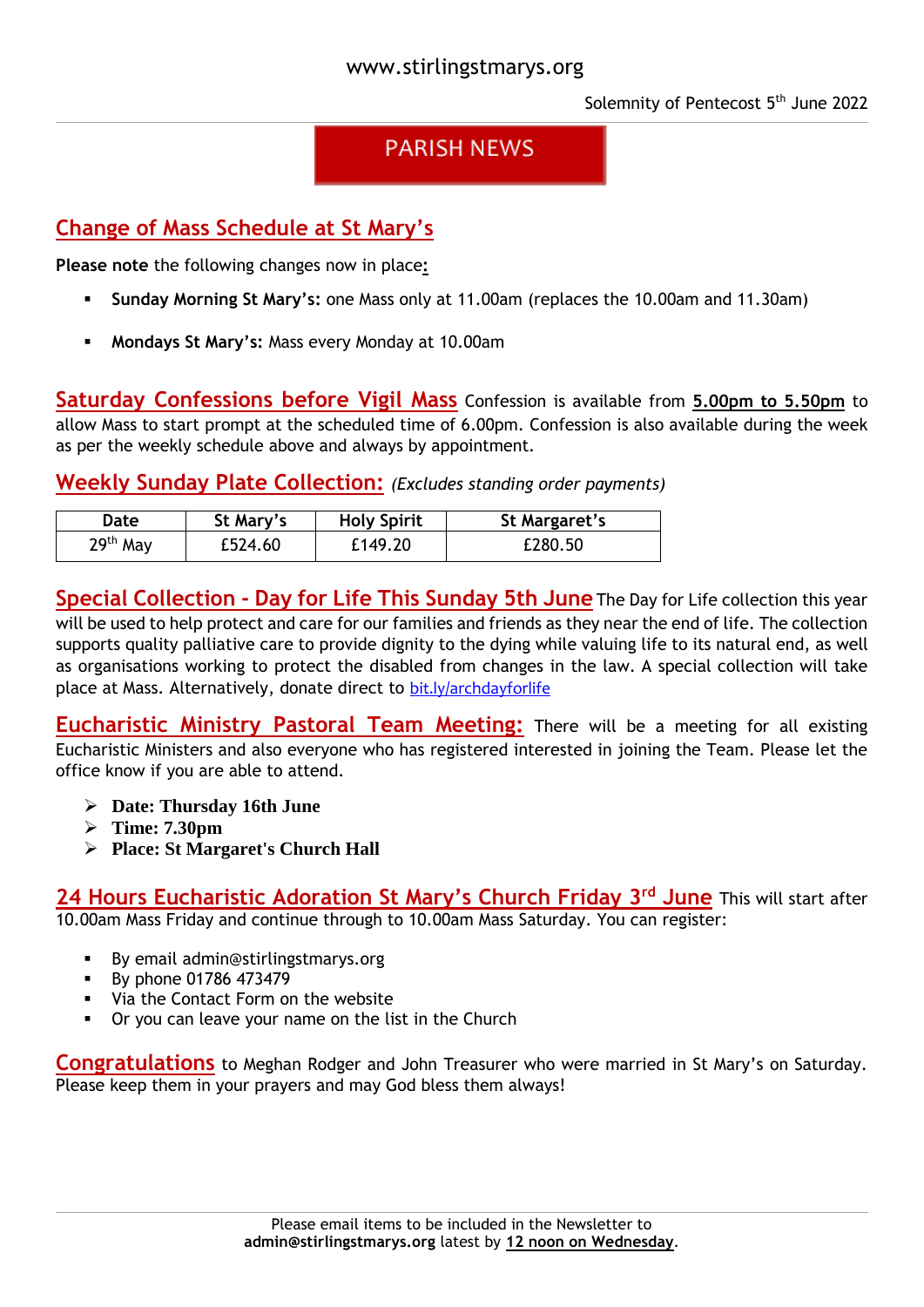## **500 Club Winners for May 2022**

- $> 1<sup>st</sup>$  Prize 11 Celia Walker
- $\geq 2^{nd}$  Prize 143 Mary White
- > 3<sup>rd</sup> Prize 55 Patrick Dunne

Congratulations and thank you for supporting St Mary's Parish!

**Legion of Mary** Inviting all Parishioners. If you would like to find out more about what we do across our Parish Community come and join us Monday evenings at Sion House 5.30pm-6.45pm.

**Sunday Teas at St Mary's** Sunday Teas are on today (Sunday) in Sion House after 11.00am Mass.

**Sunday teas at St Margaret's** Sunday Teas are on today (Sunday) in the Hall after 11.00am Mass.

**Pope Francis is Calling us to be part of a Sustainable Future.** In his encyclical, Laudato Si', Pope Francis calls us all, our families and our community, to make our encounter with Jesus evident in our relationship with the world. He calls us toward sustainability . . . to care for each other, our Creator, and all creation and to build a better future together (Laudato Si' 13). You are being invited to be part of that future within our parish community. Find out more at the Laudato Si action platform: laudatosiactionplatform.org.

An initial meeting will be held to discuss how our Parish might answer this call.

- Date: Wednesday 15th June
- $\blacksquare$  Time: 7.30pm
- Venue: St Margaret's Church Hall

**Special Collection: Survive-Miva 12th June (Missionary Vehicle Association)** There will be a special Appeal at all Sunday Masses across the Parish Sunday 12<sup>th</sup> June. Survive-Miva is a Catholic lay Association providing funding for essential transport in the developing world for health outreach work in isolated rural areas, and for the Church's pastoral care in places of difficult access.

**Retreats at Kinnoull Hill Monastery** There a number of planned events scheduled. See the Church Notice Boards for details or enquire via the Parish Office.

**Visiting Clergy** A message from Fr Allan Chambers: Given the freedom to travel which is now available to us, now is a good time to be reminded that priests who visit the Archdiocese to minister to the people, in any capacity and for any length of time, must provide a current Celebret and Testimonial Letter to the Chancery Office before their arrival. Even if they are repeat visitors and are well known, this documentation is needed to ensure that the Archdiocese has carried out the necessary checks to ensure our visitors remain in good standing with their respective Ordinaries. If safeguarding training or PVG clearance is required, the documentation will be passed from Chancery to Safeguarding but our first obligation is to ensure visiting Priests have provided evidence of their current suitability. Visiting Clergy who will be in the Archdiocese for less than two weeks will always need to provide their Celebret and Testimonial Letter, but will only need safeguarding documents if they are repeat visitors.